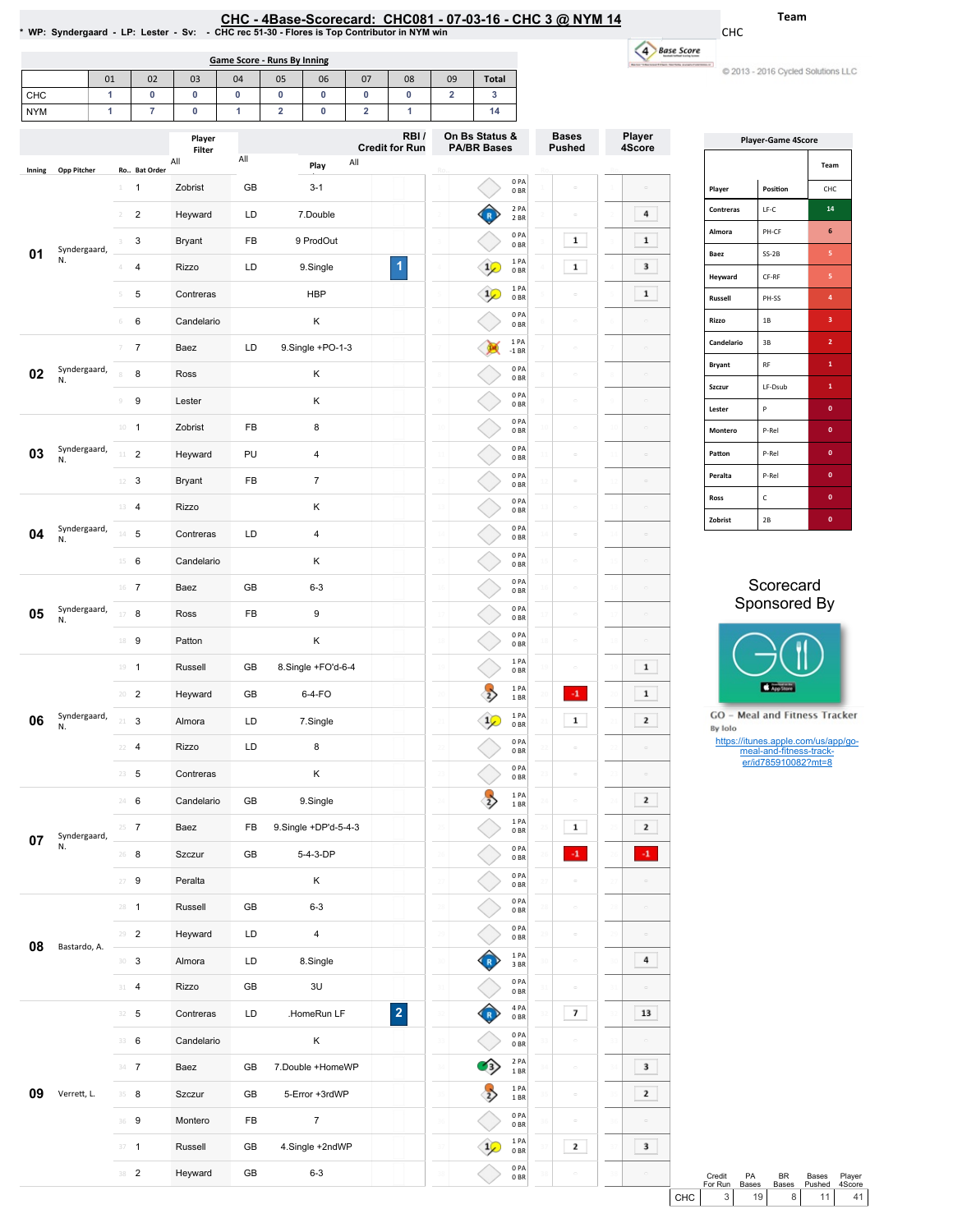|                  |                                                            | ìí                   |           | ìî          | ìï                             | ìð                   | ìñ | <u>' u ^ } Œr Zµv• Ç/vv]v</u> P<br>ìò | ìó                   | ìô             | ìõ           | d}šo                                                                           |         |        |                                     |                                                       |                      |
|------------------|------------------------------------------------------------|----------------------|-----------|-------------|--------------------------------|----------------------|----|---------------------------------------|----------------------|----------------|--------------|--------------------------------------------------------------------------------|---------|--------|-------------------------------------|-------------------------------------------------------|----------------------|
| $8 + 8$          |                                                            |                      |           |             |                                |                      |    |                                       |                      |                |              |                                                                                |         |        |                                     |                                                       |                      |
| 1 < 0            |                                                            |                      |           |             |                                |                      |    |                                       |                      |                |              |                                                                                |         |        |                                     |                                                       |                      |
|                  |                                                            |                      |           |             | Wo Ç Œ                         |                      |    |                                       |                      | $5\,\%$        |              | 2 Q%V 6 VDWXV                                                                  | %DVHV   | 30 NHJ |                                     | WoÇŒ u ð^}Œ                                           |                      |
| /vv]vP K‰W)§Z OE |                                                            |                      |           | Z} XX ŠKŒ O | &još Œ<br>$\pmb{\circledcirc}$ | $\pmb{\circledcirc}$ |    | ₩Ç                                    | $\pmb{\circledcirc}$ | & UHGLWIRU5 XQ |              | 3\$ %5 %DVHV                                                                   | 3 XVKHG | 6FRUH  |                                     |                                                       | d u                  |
|                  |                                                            |                      |           |             | $=$ REUMV                      | $^*$ %               |    |                                       |                      |                |              | i W<br>$i \, z$                                                                |         |        | Wo Ç Œ                              | VV∙JŸ} v                                              | $\bar{\nu}$          |
|                  |                                                            |                      | î         |             | $+HZDUS$                       | $\prime$ .           |    | ' RXE®                                |                      |                |              | îW<br>$i$ $z$                                                                  |         |        | } všOEOE                            | $\rtimes$                                             | íð                   |
|                  |                                                            |                      |           |             | <b>%UDQW</b>                   | ) %                  |    | 3 URG2 XW                             |                      |                |              | i W<br>$i \, z$                                                                |         |        |                                     | Wr &                                                  | ò                    |
|                  | $\frac{1}{2}$ or order $\frac{1}{2}$                       |                      | ð         |             | $5 \,\sharp\,$ R               | $\prime$ '           |    | $61QJ$ $OH$                           |                      |                |              | í W                                                                            |         |        | j.                                  | $M\gamma$                                             |                      |
|                  |                                                            |                      | ñ         |             | & ROWHUDV                      |                      |    | $+ \%3$                               |                      |                |              | $i \, z$<br>í W                                                                |         |        | , ÇÁ Œ                              | &Z&                                                   |                      |
|                  |                                                            |                      |           |             |                                |                      |    |                                       |                      |                |              | $i$ Z<br>i W                                                                   |         |        | Zµ o                                | Wr∿                                                   |                      |
|                  |                                                            |                      | ò         |             | & DOGHOUR                      |                      |    | $\sim$                                |                      |                |              | i Z                                                                            |         |        | zjì ì}<br>$v \circ \mathbb{G}$      | $\mathbf i$<br>$\mathbf T$                            | $\hat{\mathbf{I}}$ . |
|                  |                                                            |                      | ó         |             | %DH                            | $\prime$ '           |    | 6 Q OH 32                             |                      |                |              | $\begin{array}{c} \text{i} \ \text{W} \\ \text{rí} \quad \text{Z} \end{array}$ |         |        | 0Ç vš                               | Z&                                                    | $\mathfrak{f}$ .     |
|                  | ^Çv<br>EX                                                  | OP OEU               |           |             | 5 RW                           |                      |    | $\cdot$                               |                      |                |              | i W<br>$i$ z                                                                   |         |        | ^Ì ÌμŒ                              | $\rightarrow$ $\sim$ $\rightarrow$                    | $\mathfrak{f}_-$     |
|                  |                                                            |                      | õ         |             | / HMMU                         |                      |    | $\cdot$                               |                      |                |              | i W<br>$i \, z$                                                                |         |        | $> \cdot \check{\mathsf{s}} \times$ | ${\sf W}$                                             | ì.                   |
|                  |                                                            |                      | $\Box$    |             | $=$ REUMV                      | ) %                  |    |                                       |                      |                |              | i W<br>i Z                                                                     |         |        | $D}$ vš $E$                         | WZ o                                                  | $\mathbf{i}$         |
|                  | ^Çv<br>EX                                                  | OP OEU               |           |             | $+HZDUS$                       | 38                   |    |                                       |                      |                |              | i W<br>ì Z                                                                     |         |        | W©} v                               | WZ o                                                  | $\mathbf{i}$         |
|                  |                                                            |                      | íî        |             | <b>VIOLAN</b>                  | ) %                  |    |                                       |                      |                |              | i W<br>$i$ Z                                                                   |         |        | WŒš                                 | WZ o                                                  | $\mathbf{1}$         |
|                  |                                                            |                      | íï.       |             | $5 \,\sharp\,$ R               |                      |    | $\epsilon$                            |                      |                |              | i W<br>$i$ $z$                                                                 |         |        | Z} ••                               |                                                       | $\mathbf{i}$         |
|                  | $\overline{C}$ or $\overline{C}$ $\overline{C}$            |                      | íð        |             | & ROWHUDV                      | $\prime$ '           |    |                                       |                      |                |              | $\begin{array}{c} i \ W \\ i \ Z \end{array}$                                  |         |        | $\bullet \}$ OEš                    | $\hat{\mathbb{I}}$                                    | $\mathbf{1}$         |
|                  |                                                            |                      | íñ        |             | & DOGHOUR                      |                      |    |                                       |                      |                |              | i W                                                                            |         |        |                                     |                                                       |                      |
|                  |                                                            |                      |           |             |                                |                      |    |                                       |                      |                |              | i Z<br>i W                                                                     |         |        |                                     | 6 FRUHFDUG                                            |                      |
|                  | OP OEU<br>^Qv<br>EX                                        | íò                   |           | %DHJ        | $^*$ %                         |                      |    |                                       |                      |                | $i$ Z<br>i W |                                                                                |         |        | 6 SRQVRUHG%                         |                                                       |                      |
|                  |                                                            | íó                   |           | 5 RW        | ) %                            |                      |    |                                       |                      |                | i Z<br>i W   |                                                                                |         |        |                                     |                                                       |                      |
|                  |                                                            |                      | íô        |             | 3 DWRQ                         |                      |    | $\sim$                                |                      |                |              | ì Z                                                                            |         |        |                                     |                                                       |                      |
|                  |                                                            |                      | íõ        |             | 5 XVVHO                        | $*$ %                |    | 6LQU <del>D</del> H ) 2 G             |                      |                |              | í W<br>$i$ Z                                                                   |         |        |                                     |                                                       |                      |
|                  |                                                            |                      | îì.       |             | $+HZDUS$                       | $*$ %                |    | 2                                     |                      |                |              | $\begin{array}{c} i & W \\ i & Z \end{array}$                                  |         |        |                                     |                                                       |                      |
|                  | $\frac{{}^{\prime}C_{\textrm{V}}}{{\textrm{E}}X}$ open ceu |                      |           |             | \$ @ RUD                       | $\prime$ '           |    | $61QJ$ $\Theta$                       |                      |                |              | í W<br>$i$ Z                                                                   |         |        |                                     |                                                       |                      |
|                  |                                                            |                      | îî        |             | 5 L ] R                        | $\prime$ .           |    |                                       |                      |                |              | ì W<br>i Z                                                                     |         |        |                                     | KWASV LWACHVDSSOH FRP XVDSSJR<br>PHDODOG ILLOHAV WORN |                      |
|                  |                                                            |                      | $\hat{1}$ |             | & ROWHUDV                      |                      |    | $\sim$                                |                      |                |              | i W<br>i Z                                                                     |         |        |                                     | <b>HUIG</b>                                           | <u>"PW</u>           |
|                  |                                                            |                      | îŏ        |             | & DOGHODUR                     | $*$ %                |    | $61QJ$ $O$                            |                      |                |              | í W<br>$i$ $z$                                                                 |         |        |                                     |                                                       |                      |
|                  |                                                            |                      | îñ        |             | %DH                            | ) %                  |    | 6LQJOH '3G                            |                      |                |              | i W<br>ì Z                                                                     |         |        |                                     |                                                       |                      |
|                  | ^Çv<br>EX                                                  | <b>OP OEU</b>        | îò        |             | 6] FJ XU                       | $*$ %                |    | $\overline{\phantom{a}}$ 3            |                      |                |              | i W                                                                            |         |        |                                     |                                                       |                      |
|                  |                                                            |                      | îó        |             | 3HDOD                          |                      |    |                                       |                      |                |              | i Z<br>i W                                                                     |         |        |                                     |                                                       |                      |
|                  |                                                            |                      |           |             |                                |                      |    | $\sim$                                |                      |                |              | i Z<br>i W                                                                     |         |        |                                     |                                                       |                      |
|                  |                                                            |                      | ÎÔ        |             | 5 XVVHO                        | $*$ %                |    |                                       |                      |                |              | ìZ<br>i W                                                                      |         |        |                                     |                                                       |                      |
|                  |                                                            | $\bullet$ š Œ} U X – | ÎÕ        |             | $+HZDIG$                       | $\prime$ .           |    |                                       |                      |                |              | i Z                                                                            |         |        |                                     |                                                       |                      |
|                  |                                                            |                      | Tì.       |             | \$ @ RUD                       | $\prime$ .           |    | $61QJ$ $\Theta$                       |                      |                |              | i W<br>$i$ Z                                                                   |         |        |                                     |                                                       |                      |
|                  |                                                            |                      | ΪĹ        |             | 5 L ] R                        | $*$ %                |    | 8                                     |                      |                |              | i W<br>i Z                                                                     |         |        |                                     |                                                       |                      |
|                  |                                                            |                      | ΪÎ        |             | & ROWHUDV                      | $\prime$ .           |    | $+RP$ H <sub>5</sub> $XQ/$ )          |                      |                |              | ðW<br>$i$ Z                                                                    |         |        |                                     |                                                       |                      |
|                  |                                                            |                      | TT.       |             | & DOGHODUR                     |                      |    | $\sim 10^{-11}$                       |                      |                |              | i W<br>i Z                                                                     |         |        |                                     |                                                       |                      |
|                  |                                                            |                      | ïð        |             | %DH                            | $*$ %                |    | 'RXEOH +RPH 3                         |                      |                |              | îW<br>$i$ $z$                                                                  |         |        |                                     |                                                       |                      |
|                  | S <b>OEECLEX</b>                                           |                      | ïñ        |             | 6] FJ XU                       | $*$ %                |    | (URU LG 3                             |                      |                |              | i W<br>$i$ $z$                                                                 |         |        |                                     |                                                       |                      |
|                  |                                                            |                      | Ϊò        |             | 0 ROMUR                        | ) %                  |    |                                       |                      |                |              | i W<br>i Z                                                                     |         |        |                                     |                                                       |                      |
|                  |                                                            |                      |           |             |                                |                      |    |                                       |                      |                |              |                                                                                |         |        |                                     |                                                       |                      |
|                  |                                                            |                      | ΪÓ        |             | 5 XVVHO                        | $*$ %                |    | 6 Q O B Q G 3                         |                      |                |              | i W<br>ìZ                                                                      |         |        |                                     |                                                       |                      |

8+8 %DVH6FRUFDLG 8+8

 $8+8$  # 1 < 0

30 N<br>6 FRUH

 $d<sub>u</sub>$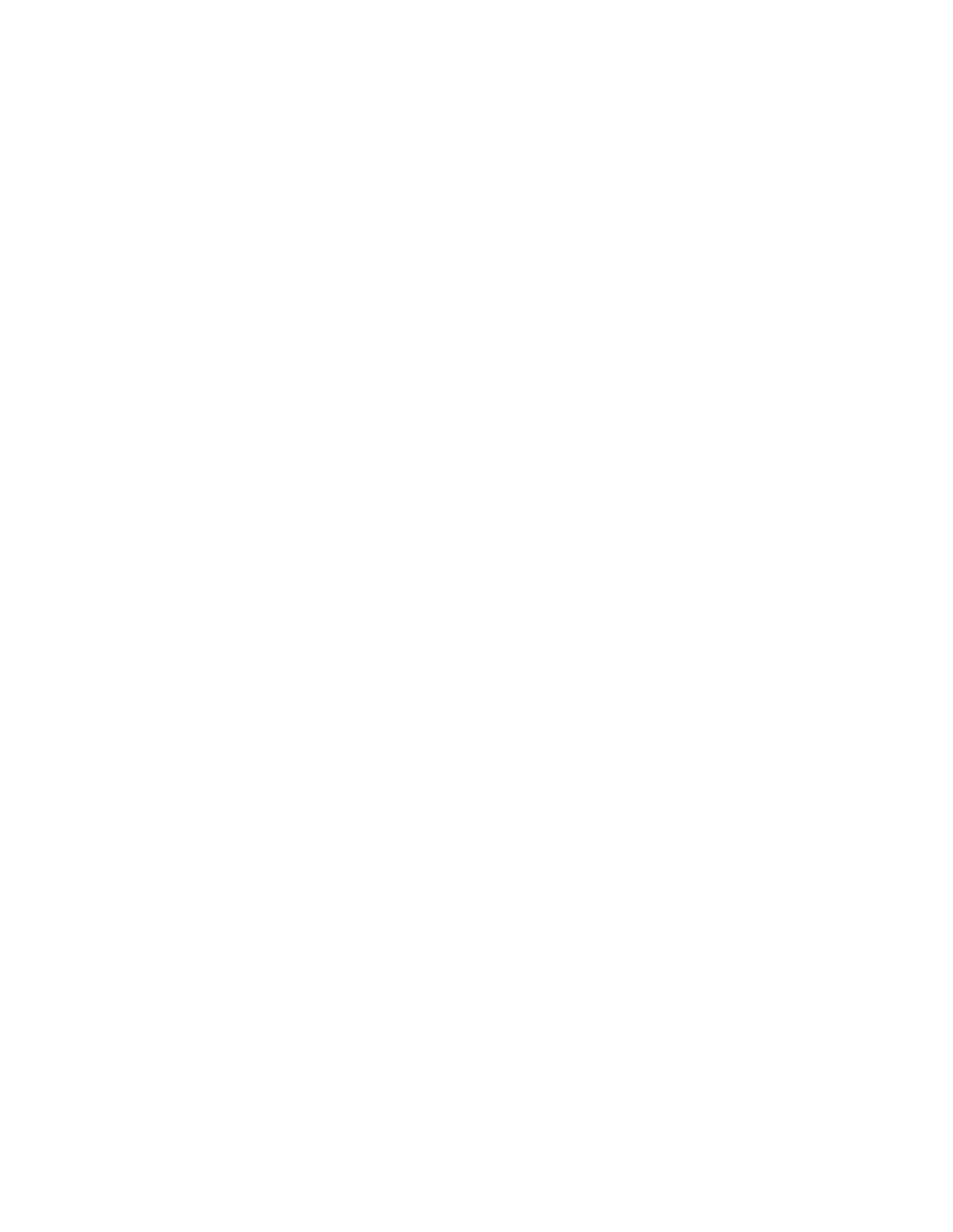## EHC-4Base-Scorecard: CHC081 - 07-03-16 - CHC 3 @ NYM 14<br>\* WP: Syndergaard - LP: Lester - Sv: - CHC rec 51-30 - Flores is Top Contributor in NYM win



|                  |            |             |                |                         |                      | CHC - 4BaseScore - Player 4Score by Batting Order<br>CHC081 - 07-03-16 - CHC 3 @ NYM 14<br>WP: Syndergaard - LP: Lester - Sv: - CHC rec 51-30 - Flores is Top Contributor in NYM win |                  |                |                 |                      |             |
|------------------|------------|-------------|----------------|-------------------------|----------------------|--------------------------------------------------------------------------------------------------------------------------------------------------------------------------------------|------------------|----------------|-----------------|----------------------|-------------|
|                  |            |             |                |                         |                      |                                                                                                                                                                                      | <b>Bat Order</b> |                |                 |                      |             |
| Player           | Team       | Position    | 1              | $\overline{\mathbf{2}}$ | 3                    | 4                                                                                                                                                                                    | 5                | 6              | $\overline{7}$  | 8                    | 9           |
| <b>Contreras</b> | CHC        | LF-C        |                |                         |                      |                                                                                                                                                                                      | 14               |                |                 |                      |             |
| Almora           | <b>CHC</b> | PH-CF       |                |                         | $6\phantom{1}$       |                                                                                                                                                                                      |                  |                |                 |                      |             |
| <b>Baez</b>      | <b>CHC</b> | SS-2B       |                |                         |                      |                                                                                                                                                                                      |                  |                | $5\phantom{.0}$ |                      |             |
| Heyward          | CHC        | CF-RF       |                | $5\phantom{.0}$         |                      |                                                                                                                                                                                      |                  |                |                 |                      |             |
| <b>Russell</b>   | <b>CHC</b> | PH-SS       | $\overline{4}$ |                         |                      |                                                                                                                                                                                      |                  |                |                 |                      |             |
| <b>Rizzo</b>     | CHC        | 1B          |                |                         |                      | $\overline{\mathbf{3}}$                                                                                                                                                              |                  |                |                 |                      |             |
| Candelario       | CHC        | 3B          |                |                         |                      |                                                                                                                                                                                      |                  | $\overline{2}$ |                 |                      |             |
| <b>Bryant</b>    | CHC        | RF          |                |                         | $\blacktriangleleft$ |                                                                                                                                                                                      |                  |                |                 |                      |             |
| <b>Szczur</b>    | CHC        | LF-Dsub     |                |                         |                      |                                                                                                                                                                                      |                  |                |                 | $\blacktriangleleft$ |             |
| Lester           | CHC        | P           |                |                         |                      |                                                                                                                                                                                      |                  |                |                 |                      | $\mathbf 0$ |
| Montero          | CHC        | P-Rel       |                |                         |                      |                                                                                                                                                                                      |                  |                |                 |                      | $\mathbf 0$ |
| Patton           | CHC        | P-Rel       |                |                         |                      |                                                                                                                                                                                      |                  |                |                 |                      | $\bullet$   |
| Peralta          | CHC        | P-Rel       |                |                         |                      |                                                                                                                                                                                      |                  |                |                 |                      | $\bullet$   |
| <b>Ross</b>      | CHC        | $\mathsf C$ |                |                         |                      |                                                                                                                                                                                      |                  |                |                 | $\mathbf 0$          |             |
| Zobrist          | CHC        | 2B          | $\mathbf{0}$   |                         |                      |                                                                                                                                                                                      |                  |                |                 |                      |             |

Scorecard Sponsored By



**GO** - Meal and Fitness Tracker By Iolo

https://itunes.apple.com/us/app/go-meal-and-fitness-track-er/id785910082?mt=8

# CHC - 4Score Box - Player Totals<br>CHC - 04C081 - 07-03-16 - CHC 3 @ NYM 14<br>WP: Syndergaard - LP: Lester - Sv: - CHC rec 51-30 - Flores is Top Contributor in NYM win

|                |            |               | Batting<br>Order |                |                |                 |                     |                |                | Productivity |
|----------------|------------|---------------|------------------|----------------|----------------|-----------------|---------------------|----------------|----------------|--------------|
| Player         |            | Team Position | Nbr              | Credit For Run | PA Bases       | <b>BR</b> Bases | <b>Bases Pushed</b> | Player 4Score  | Appearances    | Rate         |
| Contreras      |            | CHC LF-C      | 5                | $\overline{2}$ | 5              | 0               | $\overline{7}$      | 14             | 4              | 3.500        |
| Almora         |            | CHC PH-CF     | 3                | $\mathbf 0$    | $\overline{2}$ | 3               | $\mathbf{1}$        | 6              | $\overline{2}$ | 3.000        |
| Baez           |            | CHC SS-2B     | $\overline{7}$   | $\mathbf 0$    | $\overline{4}$ | $\mathbf 0$     | 1                   | 5              | 4              | 1.250        |
| Heyward        |            | CHC CF-RF     | $\overline{2}$   | 0              | 3              | 3               | $-1$                | 5              | 5              | 1.000        |
| <b>Russell</b> |            | CHC PH-SS     | 1                | $\mathbf 0$    | $\overline{2}$ | $\mathbf 0$     | $\overline{2}$      | 4              | 3              | 1.333        |
| Rizzo          | CHC 1B     |               | 4                | $\overline{1}$ | $\mathbf{1}$   | $\mathbf 0$     | $\mathbf{1}$        | 3              | 4              | 0.750        |
| Candelario     | CHC 3B     |               | 6                | $\mathbf 0$    | $\mathbf{1}$   | 1               | $\mathbf 0$         | $\overline{2}$ | $\overline{4}$ | 0.500        |
| Bryant         | <b>CHC</b> | <b>RF</b>     | 3                | $\mathbf 0$    | $\mathbf 0$    | $\mathbf 0$     | $\mathbf{1}$        | $\mathbf{1}$   | $\overline{2}$ | 0.500        |
| Szczur         |            | CHC LF-Dsub   | 8                | $\mathbf 0$    | $\mathbf{1}$   | 1               | $-1$                | $\mathbf{1}$   | $\overline{2}$ | 0.500        |
| Lester         | CHC P      |               | 9                | $\mathbf 0$    | $\mathbf 0$    | $\mathbf 0$     | 0                   | $\mathbf 0$    | $\mathbf{1}$   | 0.000        |
| Montero        |            | CHC P-Rel     | 9                | $\mathbf 0$    | $\mathbf 0$    | $\mathbf 0$     | 0                   | $\pmb{0}$      | 1              | 0.000        |
| Patton         |            | CHC P-Rel     | $9\,$            | $\mathbf 0$    | $\mathbf 0$    | $\mathbf 0$     | $\mathbf 0$         | $\mathbf 0$    | $\mathbf{1}$   | 0.000        |
| Peralta        |            | CHC P-Rel     | 9                | $\mathbf 0$    | $\mathbf 0$    | $\mathbf 0$     | $\mathbf 0$         | $\mathbf 0$    | 1              | 0.000        |
| Ross           | CHC C      |               | 8                | $\mathbf 0$    | $\mathbf 0$    | $\mathbf 0$     | $\mathbf 0$         | $\mathbf 0$    | $\overline{2}$ | 0.000        |
| Zobrist        | CHC 2B     |               | 1                | $\mathbf 0$    | 0              | $\mathbf 0$     | $\mathbf 0$         | 0              | $\overline{2}$ | 0.000        |
| <b>Totals</b>  |            |               |                  | 3              | 19             | 8               | 11                  | 41             | 38             | 1.079        |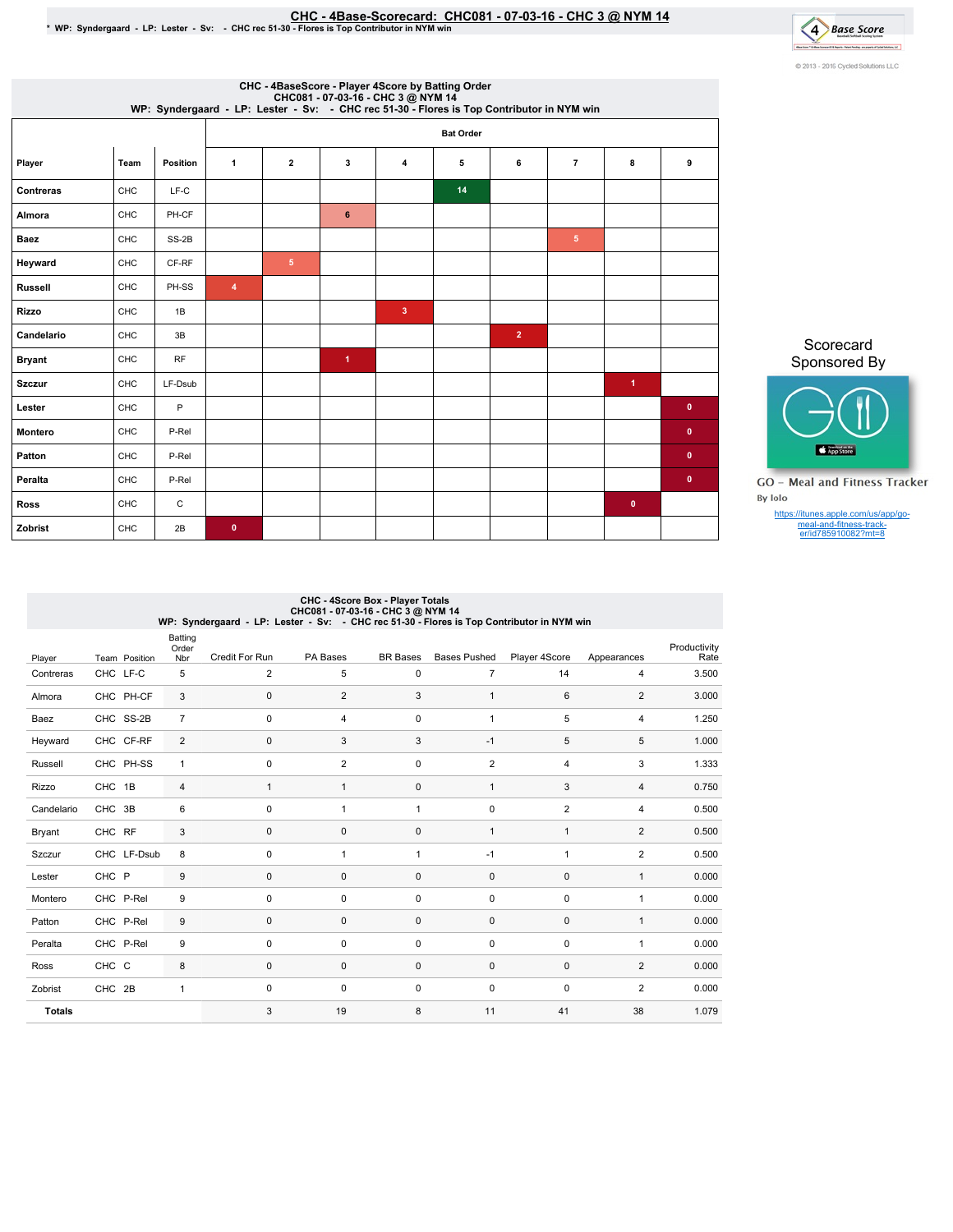## NYM - 4Base-Scorecard: CHC081 - 07-03-16 - CHC 3 @ NYM 14 × WP: Syndergaard - LP: Lester - Sv: - CHC rec 51-30<br>\* WP: Syndergaard - LP: Lester - Sv: - CHC rec 51-30 - Flores is Top Contributor in NYM win



|               |            |           |    |                         |                | NYM - 4BaseScore - Player 4Score by Batting Order |                  | CHC081 - 07-03-16 - CHC 3 @ NYM 14<br>WP: Syndergaard - LP: Lester - Sv: - CHC rec 51-30 - Flores is Top Contributor in NYM win |                |    |                |
|---------------|------------|-----------|----|-------------------------|----------------|---------------------------------------------------|------------------|---------------------------------------------------------------------------------------------------------------------------------|----------------|----|----------------|
|               |            |           |    |                         |                |                                                   | <b>Bat Order</b> |                                                                                                                                 |                |    |                |
| Player        | Team       | Position  | 1  | $\overline{\mathbf{2}}$ | 3              | $\overline{4}$                                    | 5                | 6                                                                                                                               | $\overline{7}$ | 8  | 9              |
| <b>Flores</b> | <b>NYM</b> | 3B (Err)  |    |                         |                |                                                   | 36               |                                                                                                                                 |                |    |                |
| Granderson    | <b>NYM</b> | <b>RF</b> |    | 19                      |                |                                                   |                  |                                                                                                                                 |                |    |                |
| Rivera        | <b>NYM</b> | С         |    |                         |                |                                                   |                  |                                                                                                                                 |                | 18 |                |
| Johnson       | <b>NYM</b> | PH-LF     |    |                         |                | 17                                                |                  |                                                                                                                                 |                |    |                |
| Loney         | <b>NYM</b> | 1B        |    |                         |                |                                                   |                  | 13                                                                                                                              |                |    |                |
| Walker        | <b>NYM</b> | 2B        |    |                         |                | 11                                                |                  |                                                                                                                                 |                |    |                |
| Lagares       | <b>NYM</b> | CF        | 10 |                         |                |                                                   |                  |                                                                                                                                 |                |    |                |
| Cespedes      | <b>NYM</b> | LF        |    |                         | 9              |                                                   |                  |                                                                                                                                 |                |    |                |
| Syndergaard   | <b>NYM</b> | P         |    |                         |                |                                                   |                  |                                                                                                                                 |                |    | $6\phantom{a}$ |
| Reynolds      | <b>NYM</b> | SS        |    |                         |                |                                                   |                  |                                                                                                                                 | $\sqrt{5}$     |    |                |
| Nimmo         | <b>NYM</b> | PH-2B     |    |                         | $\overline{4}$ |                                                   |                  |                                                                                                                                 |                |    |                |
| De Aza        | <b>NYM</b> | PH-RF     |    |                         |                |                                                   |                  |                                                                                                                                 |                |    | $\mathbf 0$    |
| deGrom        | <b>NYM</b> | PH        |    | $\bullet$               |                |                                                   |                  |                                                                                                                                 |                |    |                |

Scorecard Sponsored By



**GO** - Meal and Fitness Tracker By Iolo

https://itunes.apple.com/us/app/go-meal-and-fitness-track-er/id785910082?mt=8

# NYM - 4Score Box - Player Totals<br>CHC081 - 07-03-16 - CHC 19 - CHC 3 @ NYM 14<br>WP: Syndergaard - LP: Lester - Sv: - CHC rec 51-30 - Flores is Top Contributor in NYM win

| Player        |        | Team Position | Batting<br>Order<br>Nbr | Credit For Run | PA Bases       | <b>BR</b> Bases | <b>Bases Pushed</b> | Player 4Score    | Appearances    | Productivity<br>Rate |
|---------------|--------|---------------|-------------------------|----------------|----------------|-----------------|---------------------|------------------|----------------|----------------------|
| Flores        |        | NYM 3B (Err)  | 5                       | 4              | 12             | 5               | 15                  | 36               | 6              | 6.000                |
| Granderson    | NYM RF |               | $\overline{2}$          | $\overline{2}$ | 6              | 4               | $\overline{7}$      | 19               | 5              | 3.800                |
| Rivera        | NYM C  |               | 8                       | 3              | 6              | 0               | 9                   | 18               | 5              | 3.600                |
| Johnson       |        | NYM PH-LF     | $\overline{4}$          | $\overline{2}$ | 5              | $\overline{2}$  | 8                   | 17               | $\overline{2}$ | 8.500                |
| Loney         | NYM 1B |               | 6                       | 1              | 5              | $\overline{2}$  | 5                   | 13               | 6              | 2.167                |
| Walker        | NYM 2B |               | $\overline{4}$          | 1              | $\overline{2}$ | 5               | 3                   | 11               | 4              | 2.750                |
| Lagares       | NYM CF |               | $\mathbf{1}$            | $\mathbf 0$    | 3              | 5               | $\overline{2}$      | 10               | 6              | 1.667                |
| Cespedes      | NYM LF |               | 3                       | 1              | $\overline{2}$ | 3               | 3                   | $\boldsymbol{9}$ | $\sqrt{4}$     | 2.250                |
| Syndergaard   | NYM P  |               | 9                       | $\mathbf 0$    | 3              | 3               | 0                   | 6                | $\overline{4}$ | 1.500                |
| Reynolds      | NYM SS |               | $\overline{7}$          | 0              | $\overline{2}$ | $\overline{2}$  | $\mathbf{1}$        | 5                | 6              | 0.833                |
| Nimmo         |        | NYM PH-2B     | 3                       | $\mathbf 0$    | $\overline{1}$ | 3               | $\mathbf 0$         | 4                | $\overline{2}$ | 2.000                |
| De Aza        |        | NYM PH-RF     | $9\,$                   | 0              | $\pmb{0}$      | 0               | $\pmb{0}$           | $\pmb{0}$        | $\mathbf{1}$   | 0.000                |
| deGrom        | NYM PH |               | $\overline{2}$          | $\mathbf 0$    | $\pmb{0}$      | $\pmb{0}$       | 0                   | $\pmb{0}$        | $\mathbf{1}$   | 0.000                |
| <b>Totals</b> |        |               |                         | 14             | 47             | 34              | 53                  | 148              | 52             | 2.846                |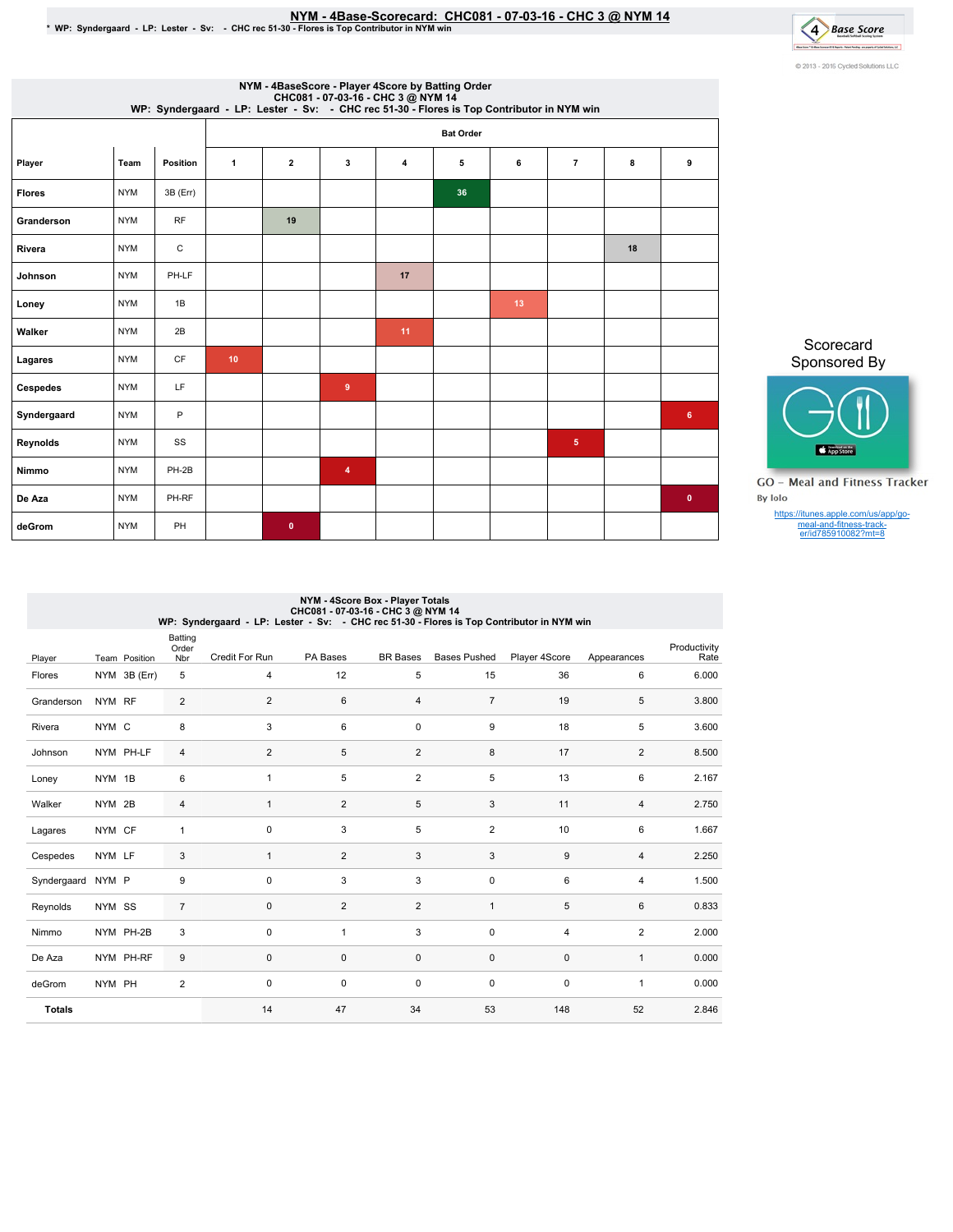|                           |               |                    |                         | Detail by Bat Order/Player |                                     |                                        |                                |                                         |                                                 |
|---------------------------|---------------|--------------------|-------------------------|----------------------------|-------------------------------------|----------------------------------------|--------------------------------|-----------------------------------------|-------------------------------------------------|
| <b>Bat Order</b>          | Player        | Inning             | Play Text               | LOBStatus                  | Credit For Run                      | PA Bases                               | <b>BR</b> Bases                | <b>Bases Pushed</b>                     | Player 4Score                                   |
|                           |               | 01                 | $3 - 1$                 |                            | $\mathbb O$                         | $\mathsf{O}\xspace$                    | $\mathsf 0$                    | $\mathsf 0$                             | $\boldsymbol{0}$                                |
|                           | Zobrist       | 03                 | 8                       |                            | $\boldsymbol{0}$                    | $\mathbf 0$                            | $\mathsf 0$                    | $\boldsymbol{0}$                        | $\boldsymbol{0}$                                |
|                           |               |                    |                         | <b>Player Totals</b>       | $\underline{0}$                     | $\underline{0}$                        | $\underline{0}$                | $\underline{0}$                         | $\underline{0}$                                 |
| $\mathbf{1}$              |               | 06                 | 8.Single +FO'd-6-4      |                            | $\mathbf 0$                         | $\mathbf{1}$                           | $\mathsf 0$                    | $\mathsf 0$                             | $\mathbf{1}$                                    |
|                           | Russell       | 08                 | $6 - 3$                 |                            | $\mathbf 0$                         | $\mathsf{O}\xspace$                    | $\mathsf 0$                    | $\mathsf 0$                             | $\mathsf{O}\xspace$                             |
|                           |               | 09                 | 4.Single +2ndWP         | Left on 1st                | $\boldsymbol{0}$                    | $\mathbf{1}$                           | 0                              | $\overline{2}$                          | $\ensuremath{\mathsf{3}}$                       |
|                           |               |                    |                         | <b>Player Totals</b>       | $\underline{0}$                     | $\overline{2}$                         | $\underline{0}$                | $\overline{2}$                          | $\overline{4}$                                  |
|                           |               | 01                 | 7.Double                |                            | $\boldsymbol{0}$                    | $\overline{2}$                         | $\overline{c}$                 | $\mathsf 0$                             | $\overline{4}$                                  |
|                           |               | 03                 | $\pmb{4}$               |                            | $\mathbf 0$                         | $\mathsf{O}\xspace$                    | $\mathsf 0$                    | $\mathsf 0$                             | $\mathsf 0$                                     |
| $\sqrt{2}$                | Heyward       | 06                 | $6-4-FO$                | Left on 2nd                | $\mathbf 0$                         | $\mathbf{1}$                           | $\mathbf{1}$                   | $-1$                                    | 1                                               |
|                           |               | 08                 | $\overline{\mathbf{4}}$ |                            | $\boldsymbol{0}$                    | $\mathsf{O}\xspace$                    | $\mathsf 0$                    | $\mathbf 0$                             | $\mathsf{O}\xspace$                             |
|                           |               | 09                 | $6 - 3$                 |                            | $\mathbf 0$                         | $\mathsf{O}\xspace$                    | $\mathsf 0$                    | $\mathsf 0$                             | $\mathsf{0}$                                    |
|                           |               |                    |                         | <b>Player Totals</b>       | $\underline{0}$                     | $\overline{3}$                         | $\overline{3}$                 | $-1$                                    | $\overline{5}$                                  |
|                           |               | 01                 | 9 ProdOut               |                            | $\mathbf 0$                         | $\mathsf{O}\xspace$                    | $\mathsf 0$                    | $\mathbf{1}$                            | $\mathbf{1}$                                    |
|                           | <b>Bryant</b> | 03                 | $\overline{7}$          |                            | $\mathbf 0$                         | $\mathsf{O}\xspace$                    | $\mathsf 0$                    | $\mathsf 0$                             | $\mathsf{O}\xspace$                             |
| $\ensuremath{\mathsf{3}}$ |               |                    |                         | <b>Player Totals</b>       | $\underline{0}$                     | $\underline{0}$                        | $\underline{0}$                | $\underline{\mathbf{1}}$                | $\overline{1}$                                  |
|                           |               | 06                 | 7.Single                | Left on 1st                | $\mathbf 0$                         | $\mathbf{1}$                           | $\mathsf 0$                    | $\mathbf{1}$                            | $\sqrt{2}$                                      |
|                           | Almora        | 08                 | 8.Single                |                            | $\mathbf 0$                         | $\mathbf{1}$                           | 3                              | $\mathsf{O}\xspace$                     | $\sqrt{4}$                                      |
|                           |               |                    |                         | <b>Player Totals</b>       | $\overline{0}$                      | $\overline{2}$                         | $\overline{3}$                 | $\underline{\mathbf{1}}$                | $\underline{6}$                                 |
|                           |               | 01                 | 9.Single                | Left on 1st                | $\overline{1}$                      | $\mathbf{1}$                           | $\mathsf{O}\xspace$            | $\mathbf{1}$                            | $\overline{3}$                                  |
|                           |               | 04                 | Κ                       |                            | $\mathbf 0$                         | $\mathsf{O}\xspace$                    | $\mathsf 0$                    | $\mathsf 0$                             | $\mathsf{O}\xspace$                             |
| 4                         | <b>Rizzo</b>  | 06                 | 8                       |                            | $\mathbf 0$                         | $\mathsf{O}\xspace$                    | $\mathsf 0$                    | $\mathsf{O}\xspace$                     | $\mathsf{O}\xspace$                             |
|                           |               | 08                 | 3U                      |                            | $\mathbf 0$                         | $\mathsf{O}\xspace$                    | $\mathsf 0$                    | $\boldsymbol{0}$                        | $\mathsf{O}\xspace$                             |
|                           |               |                    |                         | <b>Player Totals</b>       | $\overline{1}$                      | $\overline{1}$                         | $\underline{0}$                | $\underline{\mathbf{1}}$                | $\overline{3}$                                  |
|                           |               | 01                 | <b>HBP</b>              | Left on 1st                | $\mathbf 0$                         | $\mathbf{1}$                           | $\mathsf 0$                    | $\mathbb O$                             | $\mathbf{1}$                                    |
|                           |               | 04                 | 4                       |                            | $\mathbf 0$                         | $\mathsf{O}\xspace$                    | $\mathsf{O}\xspace$            | $\mathsf 0$                             | $\mathsf{O}\xspace$                             |
| 5                         | Contreras     | 06                 | Κ                       |                            | $\mathbf 0$                         | $\mathsf{O}\xspace$                    | $\mathsf 0$                    | $\mathsf{O}\xspace$                     | $\mathsf{0}$                                    |
|                           |               | 09                 | .HomeRun LF             |                            | $\sqrt{2}$                          | $\overline{4}$                         | $\mathsf 0$                    | $\overline{7}$                          | 13                                              |
|                           |               |                    |                         | <b>Player Totals</b>       | $\overline{2}$                      | $\overline{5}$                         | $\underline{0}$                | $\underline{\mathcal{I}}$               | 14                                              |
|                           |               | 01                 | Κ                       |                            | $\mathbf 0$                         | $\mathsf{O}\xspace$                    | $\mathsf 0$                    | $\mathsf 0$                             | $\mathsf{O}\xspace$                             |
|                           |               | 04                 | Κ                       |                            | 0                                   | 0                                      | 0                              | 0                                       | 0                                               |
| 6                         | Candelario    | 07                 | 9.Single                | Left on 2nd                | $\mathbf 0$                         | $\mathbf{1}$                           | $\mathbf{1}$                   | $\mathbf 0$                             | $\overline{c}$                                  |
|                           |               | 09                 | Κ                       |                            | $\mathbf 0$                         | $\mathsf{O}\xspace$                    | $\mathsf 0$                    | $\mathsf 0$                             | $\mathsf{O}\xspace$                             |
|                           |               |                    |                         | <b>Player Totals</b>       | $\underline{0}$                     | $\overline{1}$                         | $\overline{1}$                 | $\underline{0}$                         | $\underline{2}$                                 |
|                           |               | 02                 | 9.Single +PO-1-3        |                            | $\mathbf 0$                         | 1                                      | $-1$                           | $\mathbb O$                             | $\mathsf{O}\xspace$                             |
|                           |               | 05                 | $6 - 3$                 |                            | $\mathbf 0$                         | $\mathsf{O}\xspace$                    | $\mathsf 0$                    | $\mathsf{O}\xspace$                     | $\mathsf{O}\xspace$                             |
| $\overline{7}$            | Baez          | 07                 | 9.Single +DP'd-5-4-3    |                            | $\mathbf 0$<br>$\mathbf 0$          | $\mathbf{1}$<br>$\overline{2}$         | $\mathsf 0$<br>$\mathbf{1}$    | $\mathbf{1}$<br>$\mathsf 0$             | $\sqrt{2}$<br>$\ensuremath{\mathsf{3}}$         |
|                           |               | 09                 | 7.Double +HomeWP        | Left on 3rd                |                                     |                                        |                                |                                         |                                                 |
|                           |               | 02                 | K                       | <b>Player Totals</b>       | $\underline{0}$<br>$\boldsymbol{0}$ | $\overline{4}$<br>$\mathsf{O}\xspace$  | $\underline{0}$<br>$\mathsf 0$ | $\underline{\mathbf{1}}$<br>$\mathbb O$ | $\overline{5}$<br>$\mathsf{O}\xspace$           |
|                           | Ross          | 05                 | 9                       |                            | $\mathbf 0$                         | $\mathsf{O}\xspace$                    | $\mathsf 0$                    | $\mathbb O$                             | $\mathsf{0}$                                    |
|                           |               |                    |                         | <b>Player Totals</b>       |                                     | $\underline{0}$                        | $\underline{0}$                | $\underline{0}$                         |                                                 |
| 8                         |               | 07                 | 5-4-3-DP                |                            | $\underline{0}$<br>$\mathbb O$      | $\mathsf{O}\xspace$                    | $\mathsf 0$                    | $-1$                                    | $\underline{0}$<br>$-1$                         |
|                           |               | 09                 | 5-Error +3rdWP          | Left on 2nd                | $\bf 0$                             | 1                                      | $\mathbf{1}$                   | $\mathbf 0$                             | $\sqrt{2}$                                      |
|                           | Szczur        |                    |                         |                            |                                     |                                        |                                |                                         |                                                 |
|                           |               |                    | Κ                       | <b>Player Totals</b>       | $\underline{0}$<br>$\mathbf 0$      | $\overline{1}$<br>$\mathsf{O}\xspace$  | $\underline{1}$<br>$\mathsf 0$ | $-1$<br>$\mathsf 0$                     | $\underline{\mathbf{1}}$<br>$\mathsf{O}\xspace$ |
|                           | Lester        | 02                 |                         |                            |                                     |                                        |                                |                                         |                                                 |
|                           |               |                    |                         | <b>Player Totals</b>       | $\underline{0}$<br>$\mathbf 0$      | $\underline{0}$<br>$\mathsf{O}\xspace$ | $\underline{0}$<br>$\mathsf 0$ | $\underline{0}$<br>$\mathbb O$          | $\underline{0}$<br>$\mathsf{O}\xspace$          |
|                           | Patton        | 05                 | K                       |                            |                                     |                                        |                                |                                         |                                                 |
| 9                         |               |                    |                         | <b>Player Totals</b>       | $\underline{0}$<br>$\mathsf 0$      | $\underline{0}$<br>$\mathbf 0$         | $\underline{0}$<br>$\mathsf 0$ | $\underline{0}$<br>$\mathbf 0$          | $\underline{0}$                                 |
|                           | Peralta       | 07                 | Κ                       |                            |                                     |                                        |                                |                                         | $\mathsf{O}\xspace$                             |
|                           |               |                    |                         | <b>Player Totals</b>       | $\underline{0}$<br>$\mathsf 0$      | $\underline{0}$<br>$\mathsf{O}$        | $\underline{0}$<br>$\mathsf 0$ | $\underline{0}$<br>$\mathsf 0$          | $\underline{0}$<br>$\mathsf{O}\xspace$          |
|                           | Montero       | 09                 | $\overline{7}$          |                            |                                     |                                        |                                |                                         |                                                 |
|                           |               |                    |                         | <b>Player Totals</b>       | $\underline{0}$                     | $\underline{0}$                        | $\underline{0}$                | $\underline{0}$                         | $\overline{0}$<br>$\overline{41}$               |
|                           |               | <b>Grand Total</b> |                         |                            | $\overline{3}$                      | 19                                     | $\underline{8}$                | 11                                      |                                                 |

CHC - 4Base-Scorecard: CHC081 - 07-03-16 - CHC 3 @ NYM 14